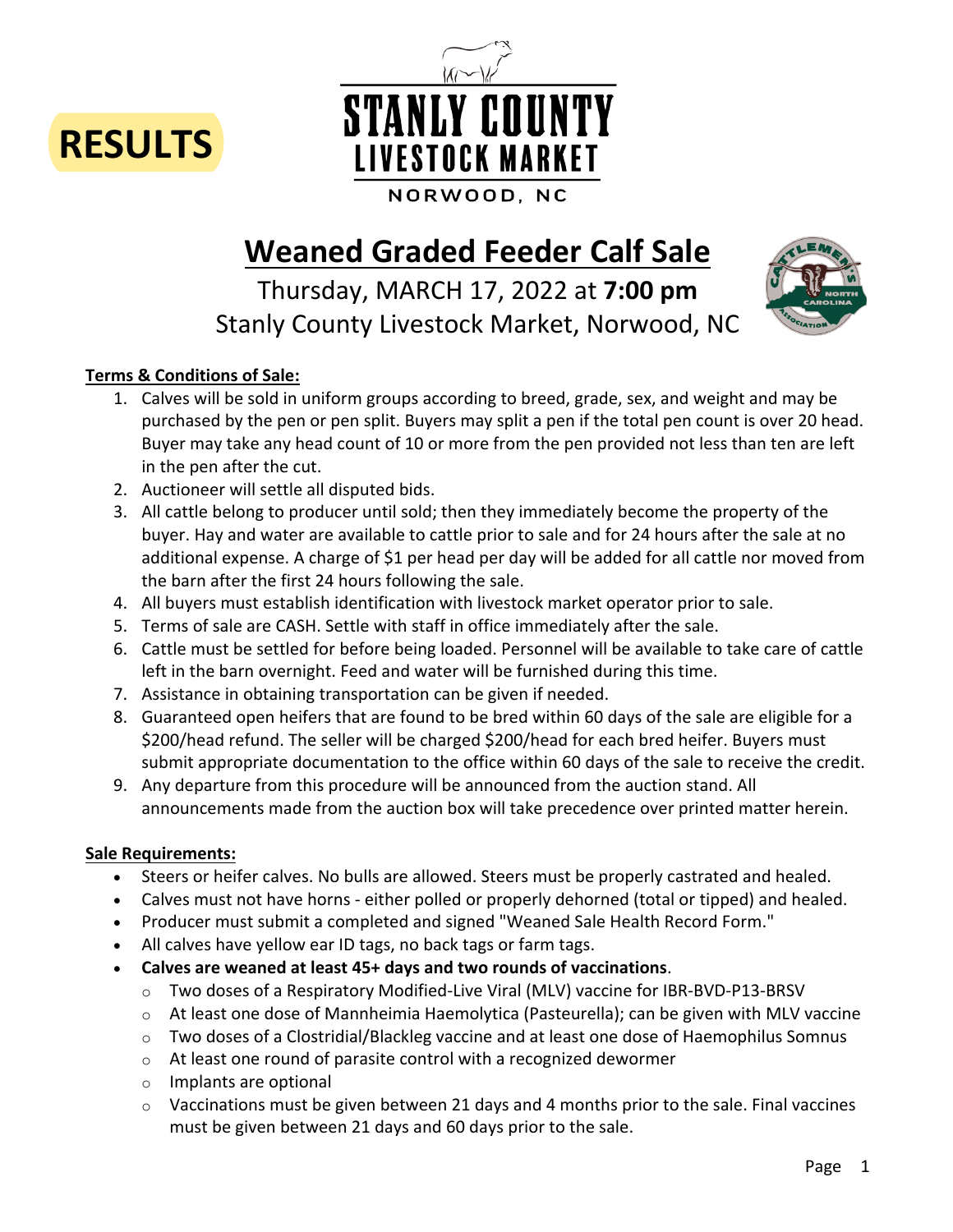## **Grading Descriptions:**

**Frame and Muscle**

- **M** Medium or Large Frame and #1 or #1.5 muscling
- **T** Medium or Large Frame and #2 muscling
- **S** Small Frame and #1 muscling

#### **Breed Characteristics**

- **A and AH** Black/BWF, Majority Angus influenced
- **EX** Blk/BWF, Red/RWF, Ch-X/Gray. Majority continental influence (no pink nose Charolais or mixed colors)
- **SC** Pink-nosed Charolais and spotted Simmentals
- **OX** Crossbred cattle with odd or mixed colors
- **BR** Blk/BWF, Red/RWF, Gray. Brangus or Brahman influenced cattle.
- **H** Hereford

Examples: **M5A** – M/L Frame, #1/1.5 muscling, 5-weight steer, Angus-based **T40EX** – M/L Frame, #2 muscling, 4-weight heifer, Continental-based

More sale information at www.norwoodfeedercalf.com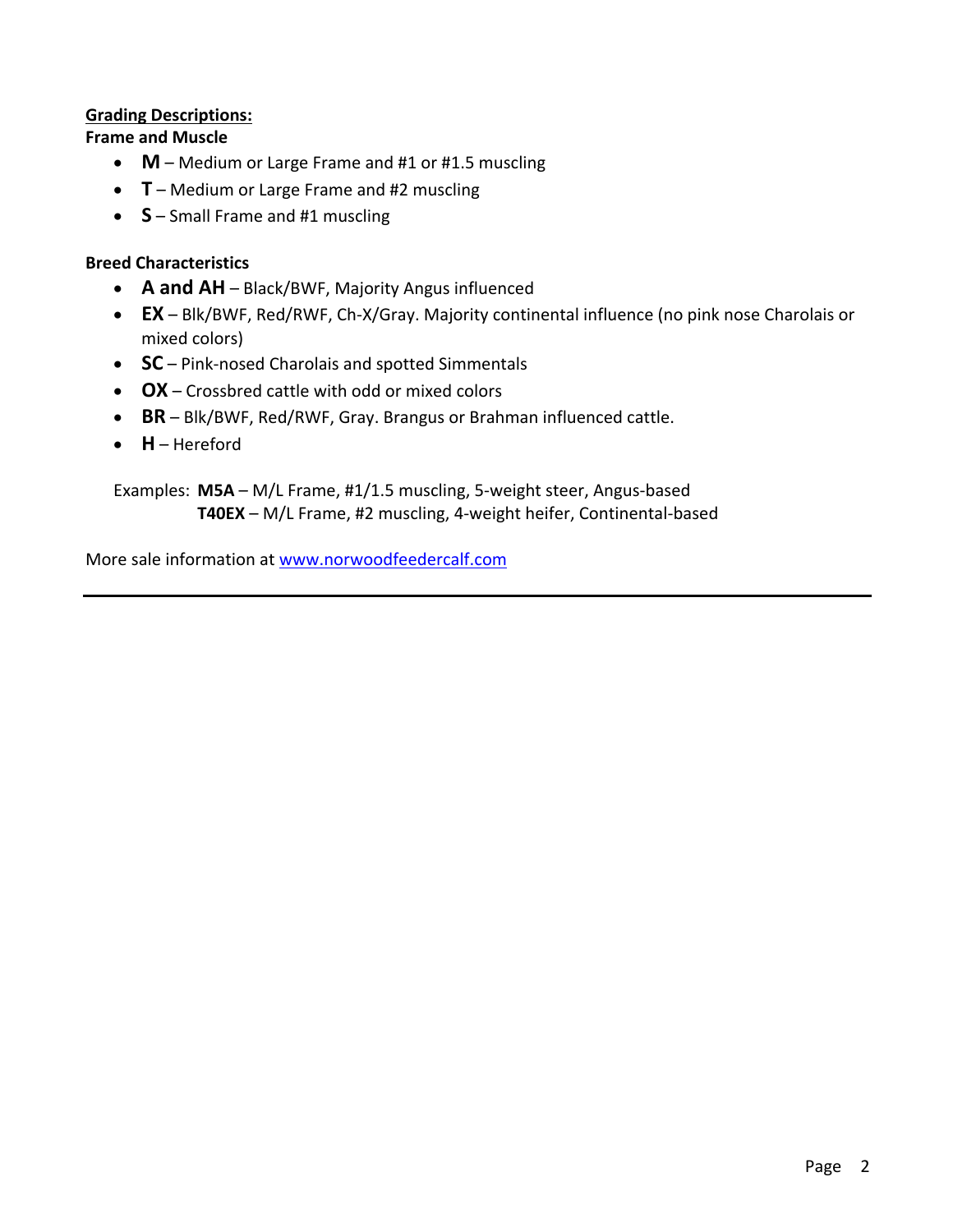# STANLY COUNTY LIVESTOCK MARKET

#### Weaned Graded Feeder Calf Sale - March 17, 2022

704-474-7681 www.NorwoodFeederCalf.com

**SALE REQUIREMENTS:** Weaned 45+ days, double vaccinated (MLV 2x, Pasteureulla 1x, Blackleg 2x, dewormer), no back tags (ear tags only). Heifers guaranteed open - to receive credit for a bred heifer we must receive documentation within 60 days of the sale.

|                   |                       |                | ***********STEERS********** |              |                 |              |              |
|-------------------|-----------------------|----------------|-----------------------------|--------------|-----------------|--------------|--------------|
| <b>PEN</b>        | <b>COLOR</b>          | HD             | <b>AVG</b>                  | <b>RANGE</b> | <b>TOTAL WT</b> | <b>PRICE</b> | <b>BUYER</b> |
| M4A               | <b>BLK/BWF</b>        | 29             | 466                         | 400-495      | 13,514          | \$195.00     |              |
| M4EX              | 1 BLK, 1 CHX, 2 RED 5 |                | 455                         |              | 2,275           | \$170.00     |              |
| M4OX              |                       | 1              | 420                         |              | 420             | \$134.00     |              |
| T4A               | <b>BLK/BWF</b>        | 9              | 458                         |              | 4,122           | \$191.00     |              |
| T <sub>4</sub> BR |                       | 1              | 425                         |              | 425             | \$104.00     |              |
| S4A               | <b>BLK/BWF</b>        | 5              | 457                         |              | 2,285           | \$169.00     |              |
| S4EX              | <b>BLK/BWF</b>        | 1              | 475                         |              | 475             | \$142.00     |              |
| S4SC              |                       | 1              | 445                         |              | 445             | \$143.00     |              |
| M <sub>5</sub> A  | <b>BLK/BWF</b>        | 83             | 544                         | 500-595      | 45,115          | \$191.00     |              |
| M <sub>5</sub> EX | ~3 BLK, 7 CHX, 6 RED  | 16             | 543                         |              | 8,688           | \$155.00     |              |
| M5SC              |                       | 1              | 570                         |              | 570             | \$150.00     |              |
| M <sub>5</sub> OX |                       | 1              | 595                         |              | 595             | \$115.00     |              |
| T <sub>5</sub> A  | <b>BLK/BWF</b>        | 9              | 535                         |              | 4,815           | \$186.00     |              |
| T <sub>5</sub> EX | BLK, RED              | 2              | 548                         |              | 1,096           | \$157.00     |              |
| T <sub>5</sub> H  |                       | 1              | 580                         |              | 580             | \$128.00     |              |
| S <sub>5</sub> A  | <b>BLK/BWF</b>        | 9              | 548                         |              | 4,932           | \$140.00     |              |
| M6A               | <b>BLK/BWF</b>        | 58             | 627                         | 600-645      | 36,366          | \$172.00     |              |
| M6AH              | <b>BLK/BWF</b>        | 60             | 671                         | 650-695      | 40,260          | \$162.50     |              |
| M6EX              | 1 BLK, 6 CHX, 9 RED   | 16             | 651                         |              | 10,416          | \$149.50     |              |
| M6BR              |                       | 2              | 643                         |              | 1,286           | \$131.00     |              |
| M6H               |                       | 1              | 660                         |              | 660             | \$121.00     |              |
| M6SC              |                       | 2              | 663                         |              | 1,326           | \$118.00     |              |
| T6A               | <b>BLK/BWF</b>        | 4              | 638                         |              | 2,552           | \$158.00     |              |
| T6EX              | BLK, RED              | 2              | 638                         |              | 1,276           | \$141.00     |              |
| S6A               | <b>BLK/BWF</b>        | $\overline{2}$ | 665                         |              | 1,330           | \$141.00     |              |
| M7A               | <b>BLK/BWF</b>        | 68             | 728                         | 700-760      | 49,504          | \$146.25     |              |
| M7AH              | <b>BLK/BWF</b>        | 30             | 775                         | 760-795      | 23,250          | \$146.00     |              |
| M7EX              | 5 BLK, 5 CHX, 11 RED  | 21             | 752                         |              | 15,792          | \$134.00     |              |
| M7BR              |                       | $\overline{2}$ | 733                         |              | 1,466           | \$121.00     |              |
| S7A               | <b>BLK/BWF</b>        | $\mathbf 1$    | 740                         |              | 740             | \$114.00     |              |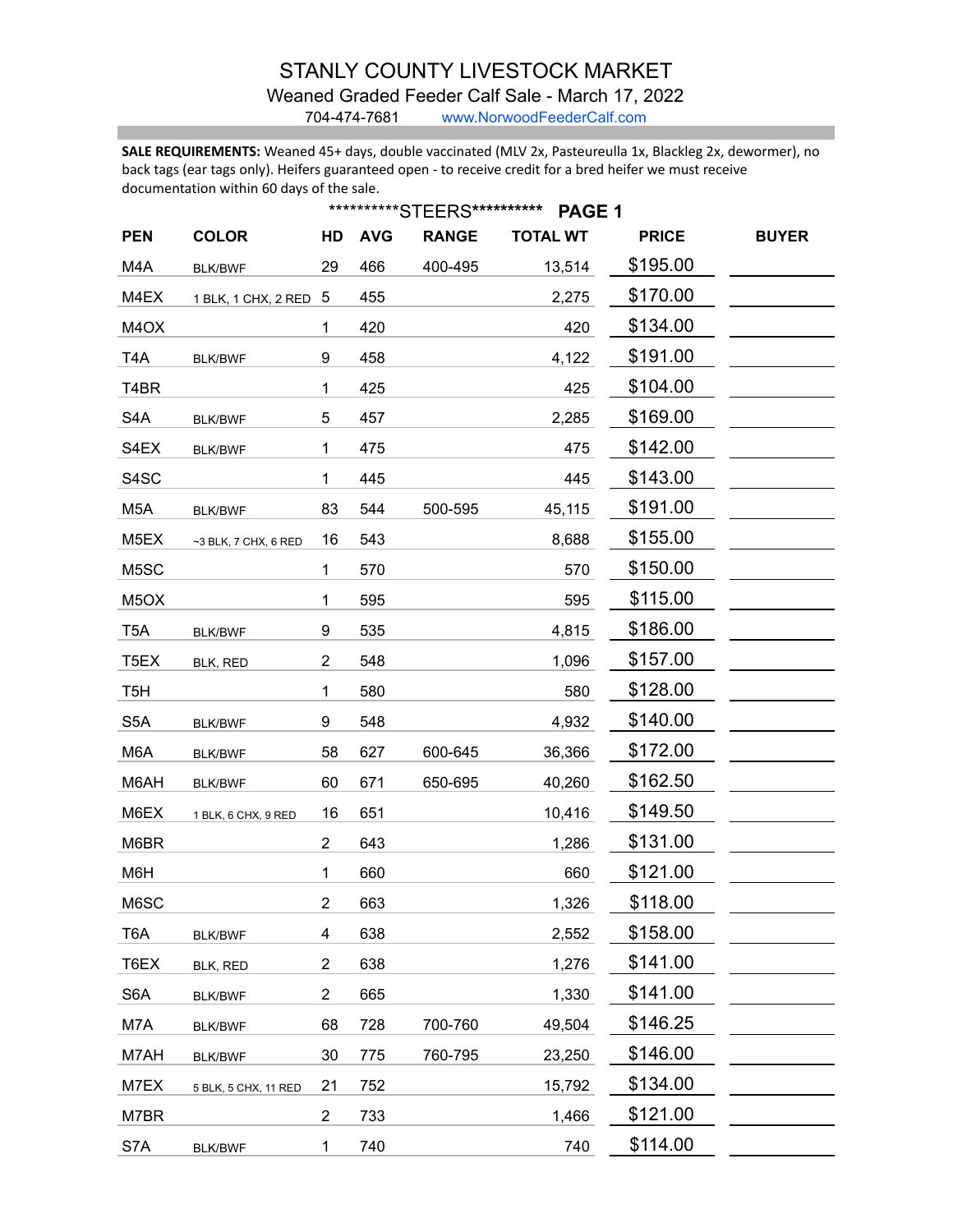## \*\*\*\*\*\*\*\*\*\*STEERS**\*\*\*\*\*\*\*\*\*\* PAGE 2**

| S8EX  | <b>RED</b>          | 1                     | 850  |         | 850     | \$115.00 |  |
|-------|---------------------|-----------------------|------|---------|---------|----------|--|
| M8A   | <b>BLK/BWF</b>      | 48                    | 839  | 800-895 | 40,272  | \$141.00 |  |
| M8EX  | 4 CHX, 2 RED        | 6                     | 842  |         | 5,052   | \$128.00 |  |
| M8BR  |                     | 1                     | 845  |         | 845     | \$123.00 |  |
| M8SC  |                     | 2                     | 838  |         | 1,676   | \$114.00 |  |
| S8A   |                     | 1                     | 835  |         | 835     | \$118.00 |  |
| M9A   | <b>BLK/BWF</b>      | 6                     | 914  |         | 5,484   | \$125.50 |  |
| M9EX  | 1 BLK, 3 CHX, 3 RED | 7                     | 944  |         | 6,608   | \$123.00 |  |
| M9BR  |                     | 3                     | 945  |         | 2,835   | \$119.00 |  |
| M10A  | <b>BLK/BWF</b>      | 1                     | 1005 |         | 1,005   | \$123.00 |  |
| M10EX | CHX, RED            | 2                     | 1030 |         | 2,060   | \$123.00 |  |
| M10BR |                     | $\mathbf{2}^{\prime}$ | 1005 |         | 2,010   | \$119.00 |  |
|       |                     | 523                   |      |         | 346,108 |          |  |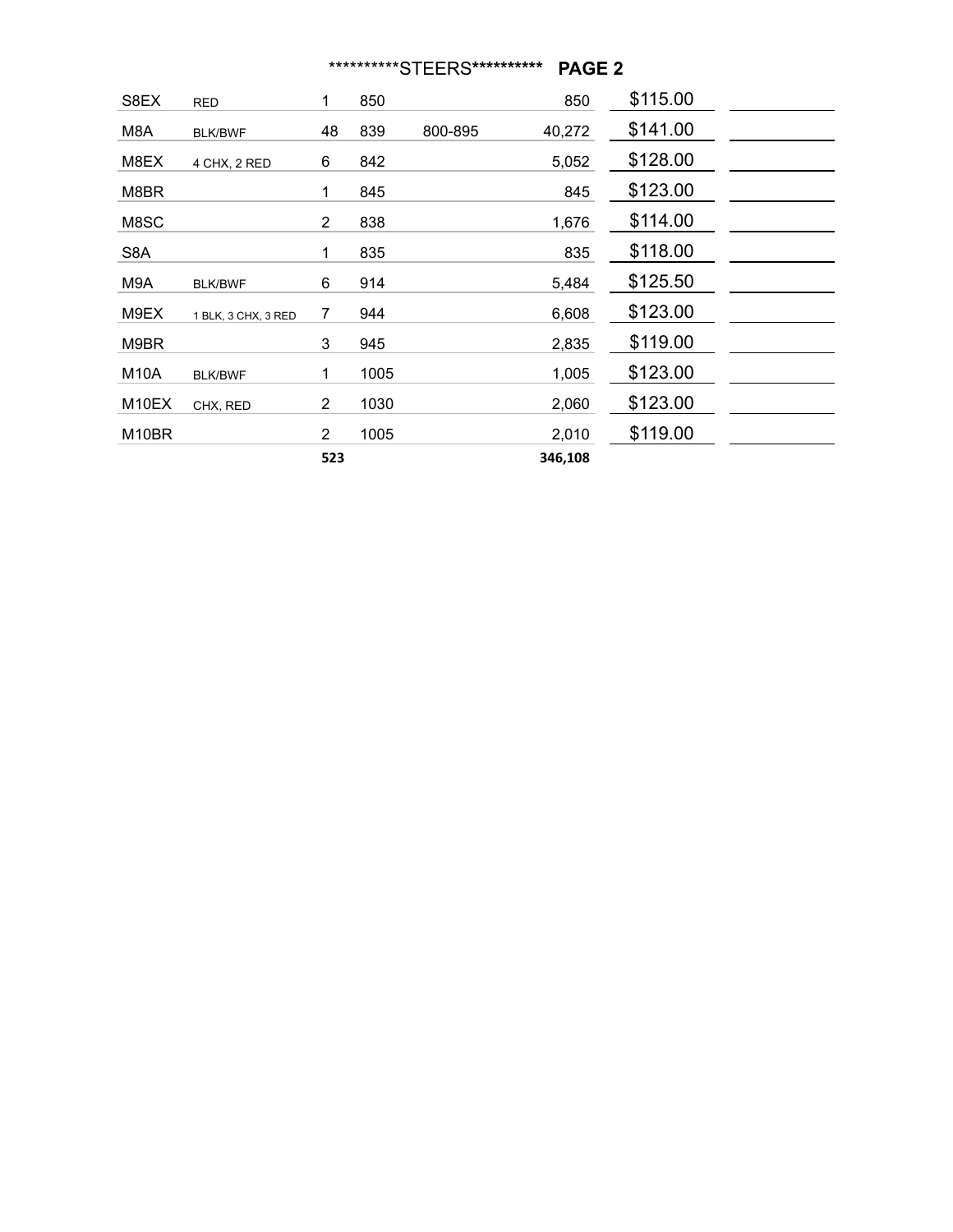# STANLY COUNTY LIVESTOCK MARKET

### Weaned Graded Feeder Calf Sale - March 17, 2022

704-474-7681 www.NorwoodFeederCalf.com

**SALE REQUIREMENTS:** Weaned 45+ days, double vaccinated (MLV 2x, Pasteureulla 1x, Blackleg 2x, dewormer), no back tags (ear tags only). Heifers guaranteed open - to receive credit for a bred heifer we must receive documentation within 60 days of the sale.

| ***********HEIFERS********** |                      |                |            |              |                 |              |              |  |
|------------------------------|----------------------|----------------|------------|--------------|-----------------|--------------|--------------|--|
| <b>PEN</b>                   | <b>COLOR</b>         | HD             | <b>AVG</b> | <b>RANGE</b> | <b>TOTAL WT</b> | <b>PRICE</b> | <b>BUYER</b> |  |
| <b>M40A</b>                  | <b>BLK/BWF</b>       | 56             | 468        | 400-510      | 26,208          | \$164.00     |              |  |
| M40EX                        | 1 BLK, 3 CHX, 1 RED  | 5              | 461        |              | 2,305           | \$138.00     |              |  |
| <b>M40OX</b>                 |                      | 1              | 485        |              | 485             | \$107.00     |              |  |
| <b>T40A</b>                  | <b>BLK/BWF</b>       | 17             | 451        |              | 7,667           | \$159.00     |              |  |
| T40EX                        | 1 BLK, 2 RED         | 3              | 465        |              | 1,395           | \$130.00     |              |  |
| <b>T40OX</b>                 |                      | 1              | 475        |              | 475             | \$133.00     |              |  |
| <b>S40A</b>                  | <b>BLK/BWF</b>       | 6              | 463        |              | 2,778           | \$125.00     |              |  |
| <b>M50A</b>                  | <b>BLK/BWF</b>       | 91             | 552        | 510-595      | 50,232          | \$155.00     |              |  |
| M50EX                        | 2 BLK, 9 CHX, 9 RED  | 20             | 558        |              | 11,160          | \$130.00     |              |  |
| M50BR                        |                      | 1              | 510        |              | 510             | \$134.00     |              |  |
| <b>T50A</b>                  | <b>BLK/BWF</b>       | 7              | 534        |              | 3,738           | \$125.00     |              |  |
| <b>S50A</b>                  | <b>BLK/BWF</b>       | 8              | 540        |              | 4,320           | \$114.00     |              |  |
| M60A                         | <b>BLK/BWF</b>       | 80             | 627        | 600-660      | 50,160          | \$141.00     |              |  |
| M60AH                        | <b>BLK/BWF</b>       | 35             | 681        | 660-695      | 23,840          | \$137.00     |              |  |
| M60EX                        | 1 BLK, 10 CHX, 3 RED | 14             | 652        |              | 9,128           | \$138.00     |              |  |
| M60BR                        |                      | 1              | 635        |              | 635             | \$113.00     |              |  |
| M60H                         |                      | 1              | 640        |              | 640             | \$113.00     |              |  |
| M60OX                        |                      | 1              | 620        |              | 620             | \$116.00     |              |  |
| <b>S60A</b>                  | <b>BLK/BWF</b>       | 2              | 638        |              | 1,276           | \$106.00     |              |  |
| M70A                         | <b>BLK/BWF</b>       | 61             | 741        | 700-795      | 45,201          | \$127.25     |              |  |
| M70EX                        | 3 BLK, 4 CHX, 2 RED  | 9              | 753        |              | 6,777           | \$124.50     |              |  |
| M70BR                        |                      | 1              | 745        |              | 745             | \$109.00     |              |  |
| M70OX                        |                      | 1              | 740        |              | 740             | \$117.00     |              |  |
| T70EX                        | <b>BLK/BWF</b>       | 1              | 725        |              | 725             | \$120.00     |              |  |
| <b>S70A</b>                  | <b>BLK/BWF</b>       | $\mathbf{1}$   | 775        |              | 775             | \$104.00     |              |  |
| M80A                         | <b>BLK/BWF</b>       | 20             | 834        | 800-895      | 16,680          | \$119.50     |              |  |
| M80EX                        |                      | 3              | 842        |              | 2,526           | \$119.00     |              |  |
| <b>M80OX</b>                 |                      | 1              | 815        |              | 815             | \$112.00     |              |  |
| <b>M90A</b>                  | <b>BLK/BWF</b>       | 3              | 935        |              | 2,805           | \$119.00     |              |  |
| M90EX                        | 2 CHX                | $\overline{2}$ | 910        |              | 1,820           | \$118.00     |              |  |
|                              |                      | 453            |            |              | 277,181         |              |              |  |